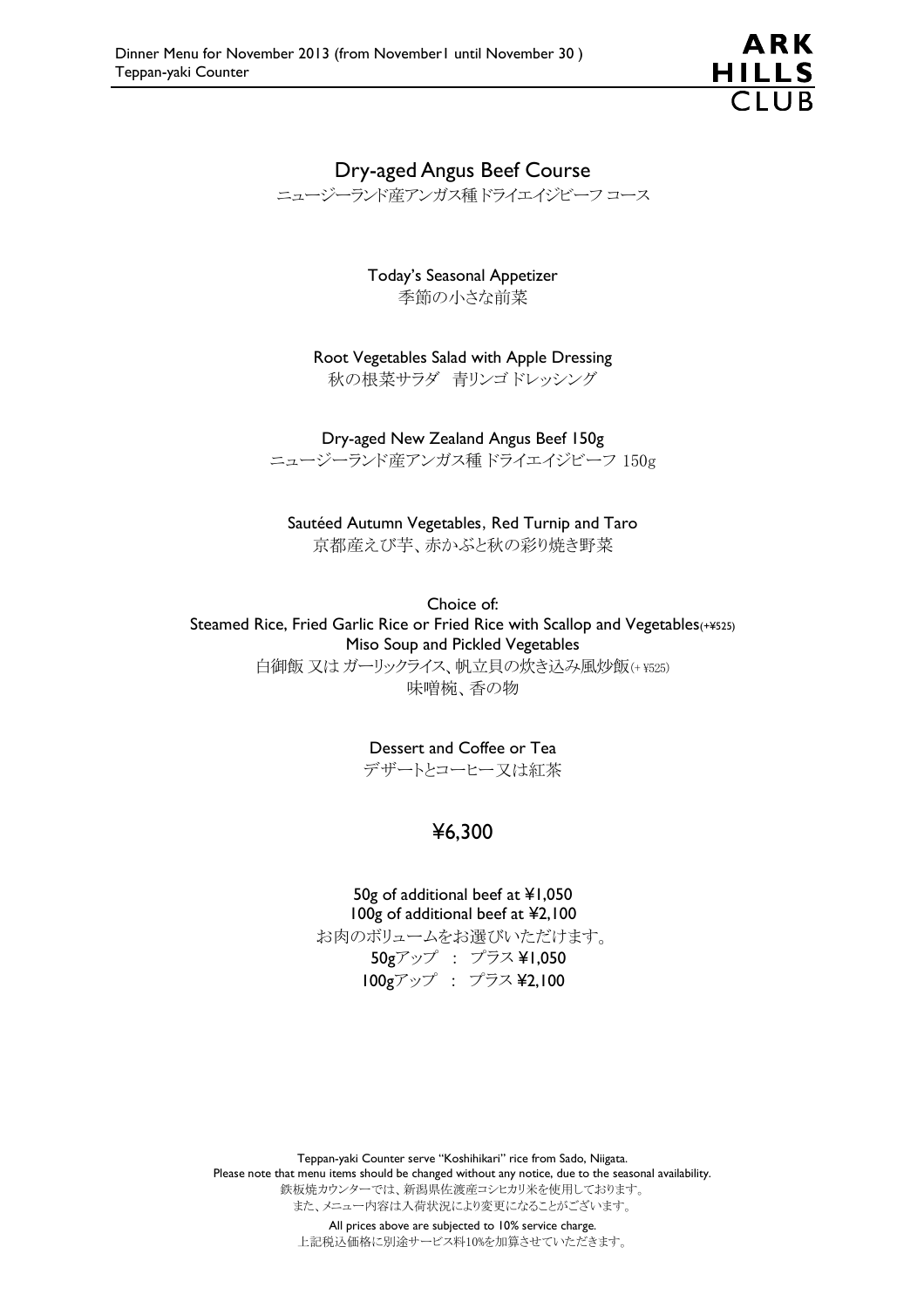ARK **HILLS**  $\overline{C}$ llR

# Japanese Beef Course

厳選黒毛和牛コース

Today's Seasonal Appetizer 季節の小さな前菜

Root Vegetables Salad with Apple Dressing 秋の根菜サラダ 青リンゴ ドレッシング

#### Sautéed *Kuruma* Prawn and Catch of the Day

長崎産活車海老のソテーと本日の鮮魚料理

Japanese Beef Sirloin 130g or Tenderloin 100g 厳選黒毛和牛 サーロイン130g または フィレ100g

Sautéed Autumn Vegetables, Red Turnip and Taro 京都産えび芋、赤かぶと秋の彩り焼き野菜

Choice of: Steamed Rice, Fried Garlic Rice or Fried Rice with Scallop and Vegetables(+¥525) Miso Soup and Pickled Vegetables 白御飯 又は ガーリックライス、帆立貝の炊き込み風炒飯(+ ¥525) 味噌椀、香の物

#### Dessert and Coffee or Tea

デザートとコーヒー又は紅茶

#### ¥10,500

50g of additional beef at ¥1,575 100g of additional beef at ¥3,150 お肉のボリュームをお選びいただけます。 50gアップ : プラス ¥1,575 100gアップ : プラス ¥3,150

Teppan-yaki Counter serve "Koshihikari" rice from Sado, Niigata. Please note that menu items should be changed without any notice, due to the seasonal availability. 鉄板焼カウンターでは、新潟県佐渡産コシヒカリ米を使用しております。 また、メニュー内容は入荷状況により変更になることがございます。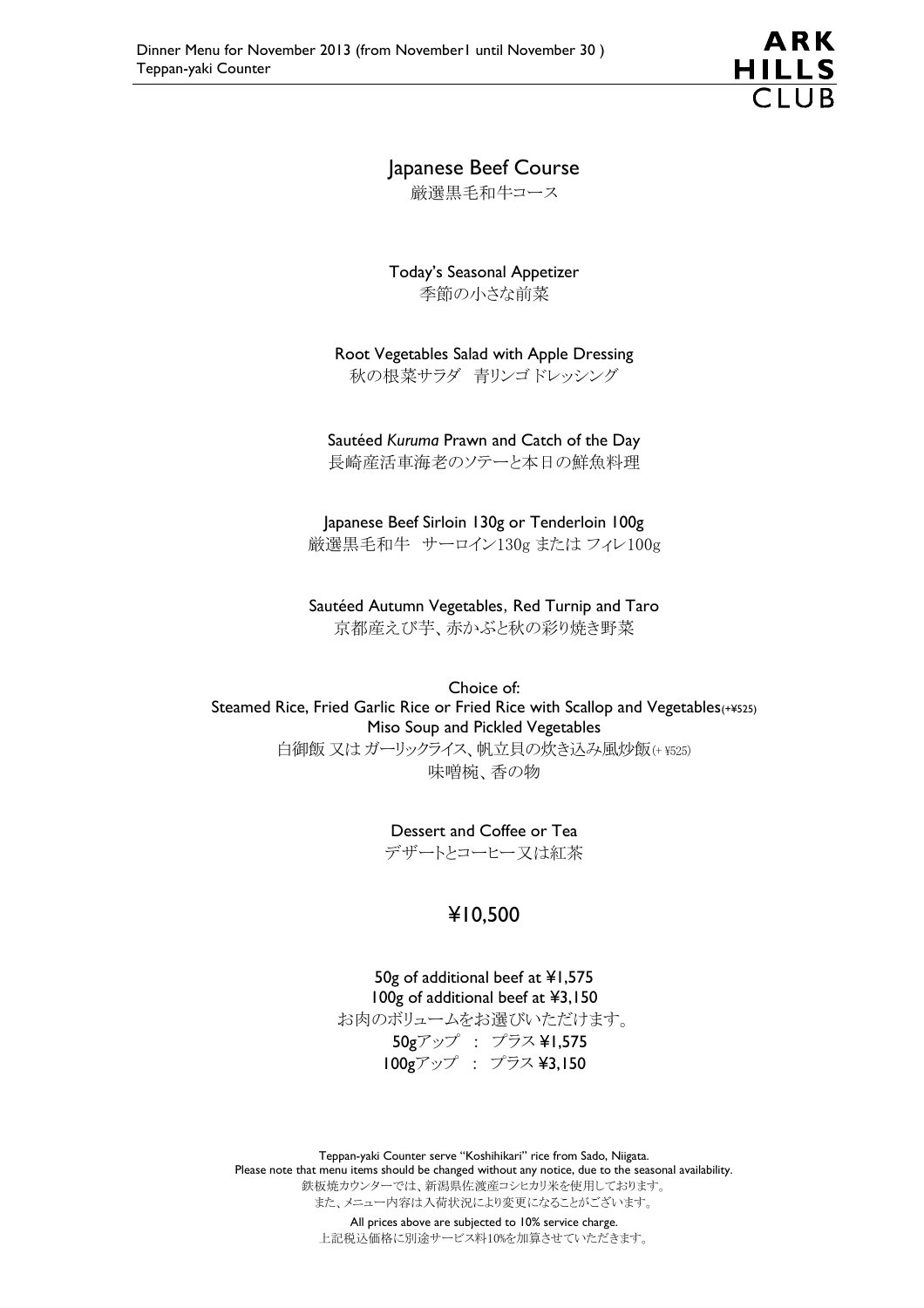トリュフソースでお召し上がり頂くと長崎産黒鮑、上質な赤身を厳選した黒毛和牛を ご堪能ください。



## Nagasaki Black Abalone with Truffle & Japanese Beef Course

長崎産黒鮑トリュフソースと厳選黒毛和牛コース

Today's Seasonal Appetizer 季節の小さな前菜

Root Vegetables Salad with Apple Dressing 秋の根菜サラダ 青リンゴ ドレッシング

Nagasaki Black Abalone 150g with Truffle Sauce 長崎産黒鮑のソテー 150g

トリュフソース

Japanese Beef Sirloin 130g or Tenderloin 100g 厳選黒毛和牛 サーロイン130g または フィレ100g

Sautéed Autumn Vegetables, Red Turnip and Taro 京都産えび芋、赤かぶと秋の彩り焼き野菜

Choice of: Steamed Rice, Fried Garlic Rice or Fried Rice with Scallop and Vegetables(+¥525) Miso Soup and Pickled Vegetables 白御飯 又は ガーリックライス、帆立貝の炊き込み風炒飯(+ ¥525) 味噌椀、香の物

> Dessert and Coffee or Tea デザートとコーヒー又は紅茶

# ¥12,600

Teppan-yaki Counter serve "Koshihikari" rice from Sado, Niigata. Please note that menu items should be changed without any notice, due to the seasonal availability. 鉄板焼カウンターでは、新潟県佐渡産コシヒカリ米を使用しております。 また、メニュー内容は入荷状況により変更になることがございます。 All prices above are subjected to 10% service charge.

上記税込価格に別途サービス料10%を加算させていただきます。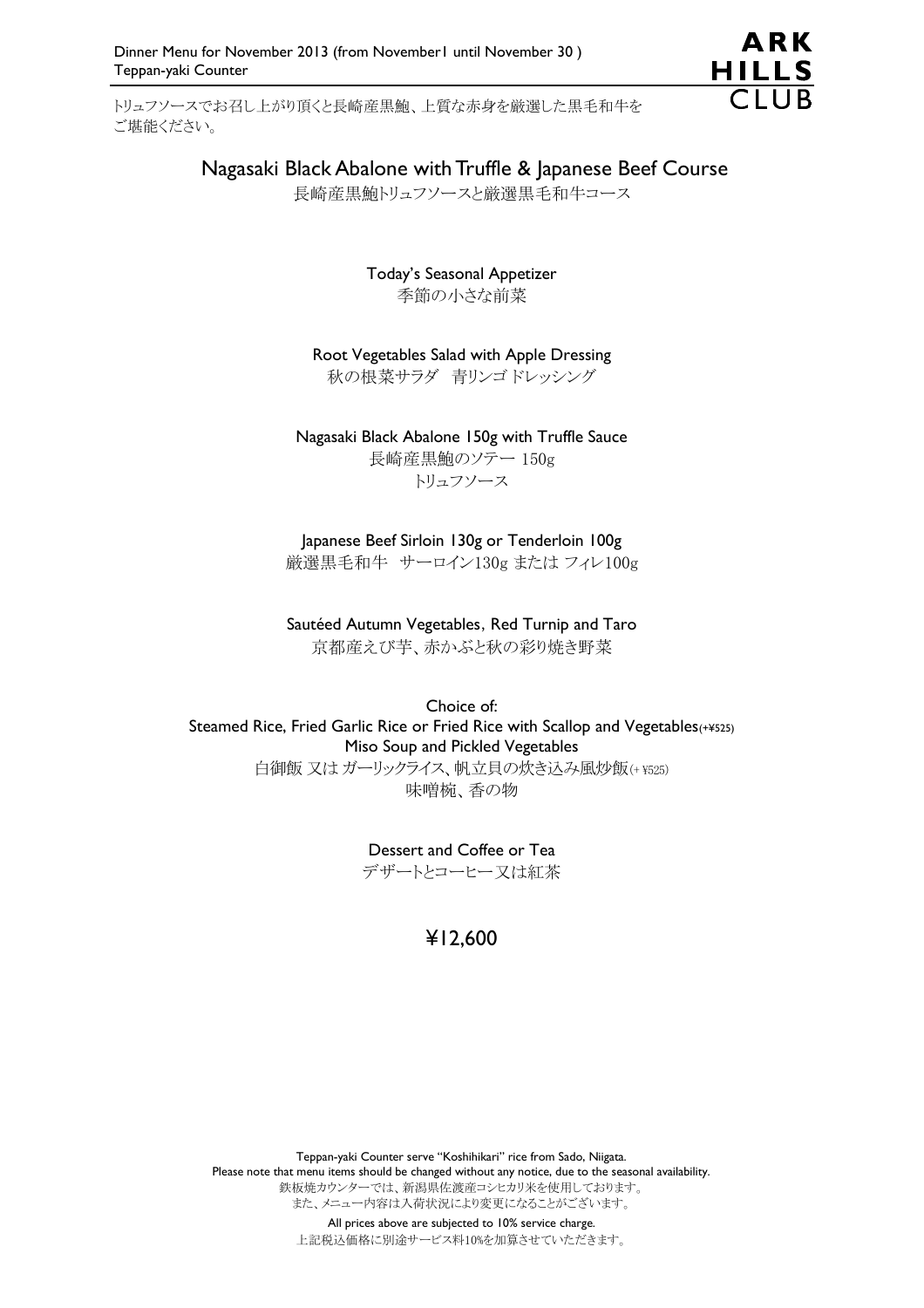黒毛和牛の2大銘柄牛の1つ、神戸牛をご用意いたしました。



#### Kobe Beef Course

特選神戸牛コース

Today's Seasonal Appetizer 季節の小さな前菜

Root Vegetables Salad with Apple Dressing 秋の根菜サラダ 青リンゴ ドレッシング

"Kobe Beef" Sirloin 150g or Tenderloin 120g 特選神戸牛 サーロイン150g または フィレ120g

Sautéed Autumn Vegetables, Red Turnip and Taro 京都産えび芋、赤かぶと秋の彩り焼き野菜

Choice of: Steamed Rice, Fried Garlic Rice or Fried Rice with Scallop and Vegetables(+¥525) Miso Soup and Pickled Vegetables 白御飯 又はガーリックライス、帆立貝の炊き込み風炒飯(+ ¥525) 味噌椀、香の物

> Coffee or Tea コーヒー又は紅茶

#### ¥12,600

Teppan-yaki Counter serve "Koshihikari" rice from Sado, Niigata. Please note that menu items should be changed without any notice, due to the seasonal availability. 鉄板焼カウンターでは、新潟県佐渡産コシヒカリ米を使用しております。 また、メニュー内容は入荷状況により変更になることがございます。 All prices above are subjected to 10% service charge.

上記税込価格に別途サービス料10%を加算させていただきます。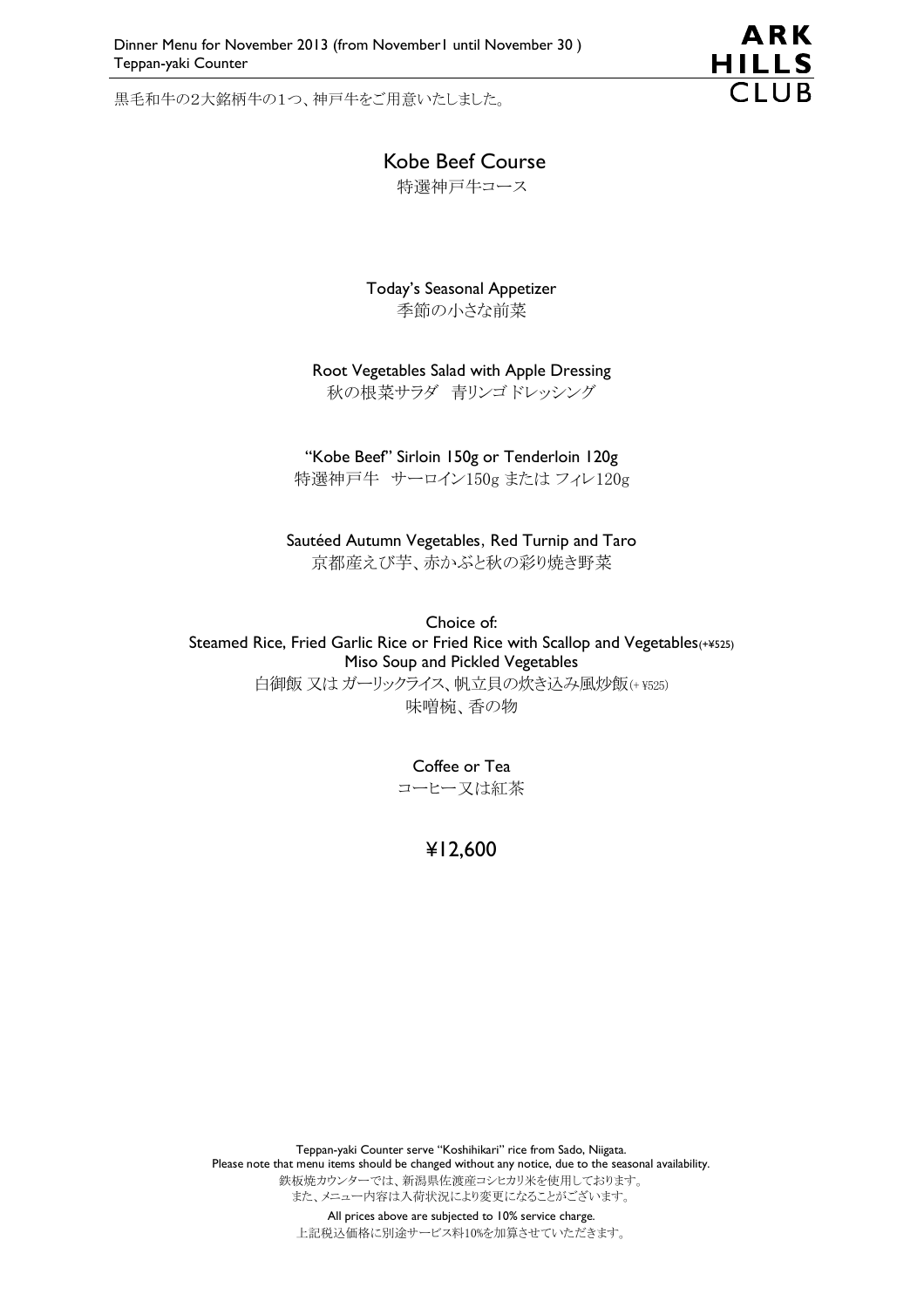Dinner Menu for November 2013 (from November1 until November 30 ) Teppan-yaki Counter

黒毛和牛を代表する銘柄牛、神戸牛をご用意いたしました。 美味しい根菜と共に、是非お楽しみください。



# Kobe Beef & Catch Course

特選神戸牛と鮮魚のコース

Today's Seasonal Appetizer 季節の小さな前菜

Catch of the Day

本日の鮮魚料理

Root Vegetables Salad with Apple Dressing 秋の根菜サラダ 青リンゴ ドレッシング

"Kobe Beef" Sirloin 130g or Tenderloin 100g 特選神戸牛 サーロイン130g または フィレ100g

Sautéed Autumn Vegetables, Red Turnip and Taro 京都産えび芋、赤かぶと秋の彩り焼き野菜

Choice of: Steamed Rice, Fried Garlic Rice or Fried Rice with Scallop and Vegetables(+¥525) Miso Soup and Pickled Vegetables 白御飯 又は ガーリックライス、帆立貝の炊き込み風炒飯(+ ¥525) 味噌椀、香の物

Dessert and Coffee or Tea

デザートとコーヒー又は紅茶

# ¥15,750

50g of additional beef at ¥2,100 100g of additional beef at ¥4,200 お肉のボリュームをお選びいただけます。 50gアップ : プラス ¥2,100 100gアップ : プラス ¥4,200

Teppan-yaki Counter serve "Koshihikari" rice from Sado, Niigata. Please note that menu items should be changed without any notice, due to the seasonal availability. 鉄板焼カウンターでは、新潟県佐渡産コシヒカリ米を使用しております。 また、メニュー内容は入荷状況により変更になることがございます。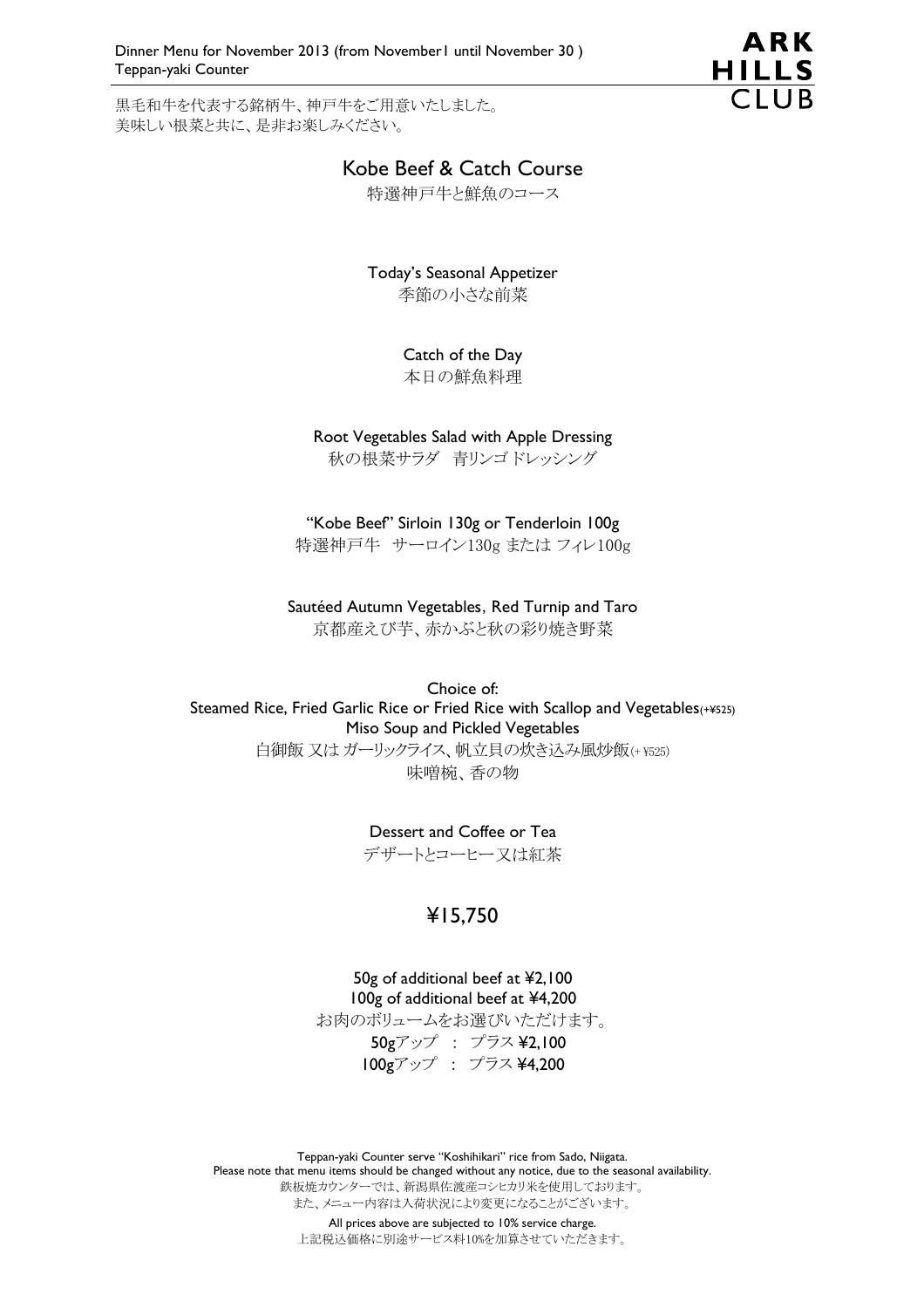

# Nagasaki Black Abalone with Truffle & Kobe Beef Course

長崎産黒鮑トリュフソースと特選神戸牛コース

Today's Seasonal Appetizer 季節の小さな前菜

Sautéed Nagasaki Black Abalone 150g with Truffle Sauce 長崎産黒鮑の鉄板焼き トリュフソース

> Root Vegetables Salad with Apple Dressing 秋の根菜サラダ 青リンゴ ドレッシング

"Kobe Beef" Sirloin 130g or Tenderloin 100g 特選神戸牛 サーロイン130g または フィレ100g

Sautéed Autumn Vegetables, Red Turnip and Taro 京都産えび芋、赤かぶと秋の彩り焼き野菜

Choice of: Steamed Rice, Fried Garlic Rice or Fried Rice with Scallop and Vegetables(+¥525) Miso Soup and Pickled Vegetables 白御飯 又は ガーリックライス、帆立貝の炊き込み風炒飯(+ ¥525) 味噌椀、香の物

> Dessert and Coffee or Tea デザートとコーヒー又は紅茶

# ¥17,850

Teppan-yaki Counter serve "Koshihikari" rice from Sado, Niigata. Please note that menu items should be changed without any notice, due to the seasonal availability. 鉄板焼カウンターでは、新潟県佐渡産コシヒカリ米を使用しております。 また、メニュー内容は入荷状況により変更になることがございます。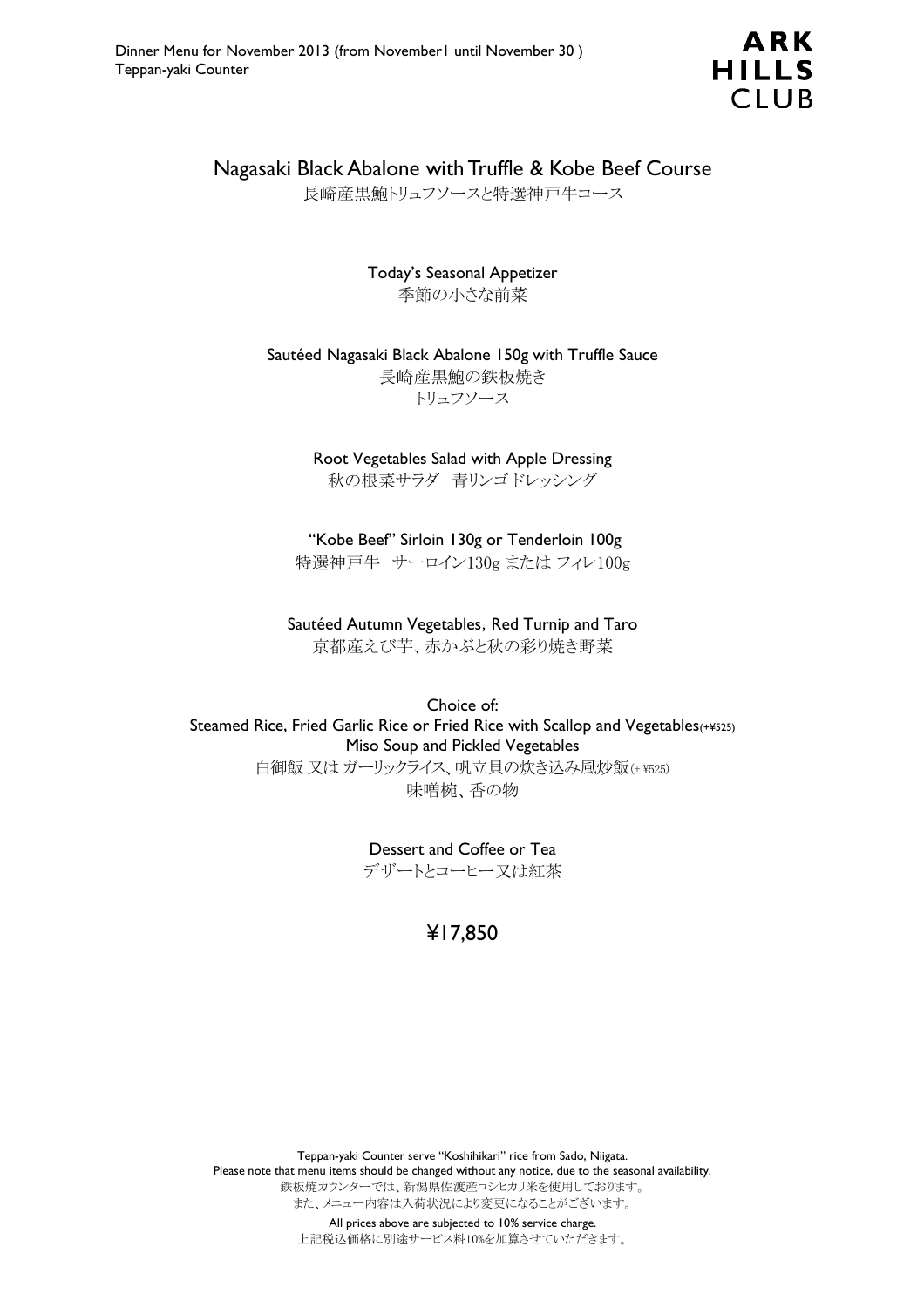

### Seafood Course

シーフードコース

Today's Seasonal Appetizer 季節の小さな前菜

Sautéed Hokkaido Scallops and *Kuruma* Prawn

北海道八雲漁港帆立貝と長崎産活車海老のソテー

Catch of the Day 本日の鮮魚のソテー

Root Vegetables Salad with Apple Dressing 秋の根菜サラダ 青リンゴ ドレッシング

> Sautéed Black Abalone 黒鮑のソテー

Sautéed Autumn Vegetables, Red Turnip and Taro

京都産えび芋、赤かぶと秋の彩り焼き野菜

Choice of: Steamed Rice, Fried Garlic Rice or Fried Rice with Scallop and Vegetables(+¥525) Miso Soup and Pickled Vegetables 白御飯 又は ガーリックライス、帆立貝の炊き込み風炒飯(+ ¥525) 味噌椀、香の物

> Dessert and Coffee or Tea デザートとコーヒー又は紅茶

# ¥12,600

Teppan-yaki Counter serve "Koshihikari" rice from Sado, Niigata. Please note that menu items should be changed without any notice, due to the seasonal availability. 鉄板焼カウンターでは、新潟県佐渡産コシヒカリ米を使用しております。 また、メニュー内容は入荷状況により変更になることがございます。 All prices above are subjected to 10% service charge.

上記税込価格に別途サービス料10%を加算させていただきます。